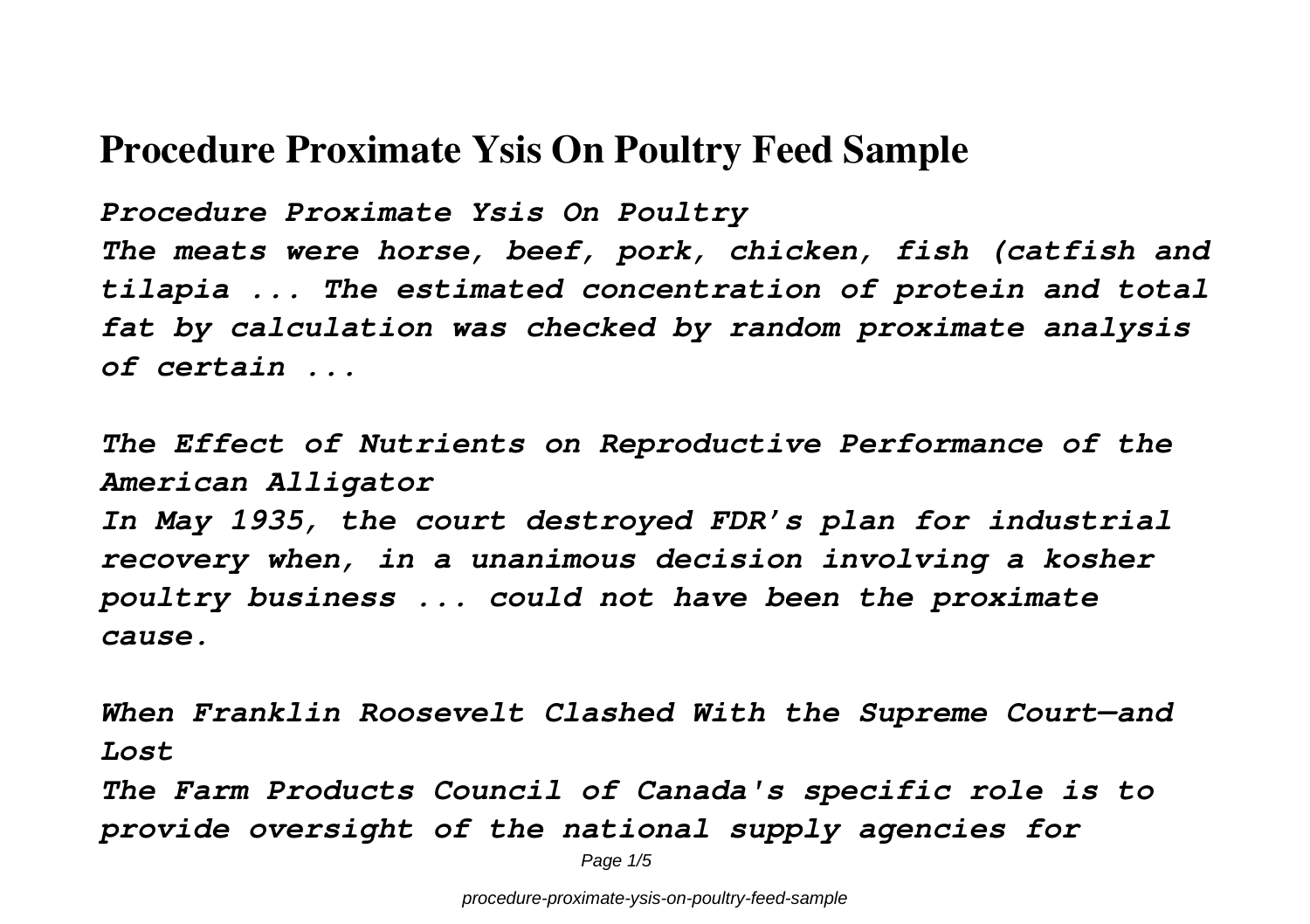*poultry and eggs as well as to supervise national promotion and research agencies for ...*

*Minister Bibeau announces reappointment to the Farm Products Council of Canada*

*The meats were horse, beef, pork, chicken, fish (catfish and tilapia ... The estimated concentration of protein and total fat by calculation was checked by random proximate analysis of certain ...*

*Procedure Proximate Ysis On Poultry*

*The meats were horse, beef, pork, chicken, fish (catfish and tilapia ... The estimated concentration of protein and total fat by calculation was checked by random proximate analysis of certain ...*

*The Effect of Nutrients on Reproductive Performance of the American Alligator*

Page 2/5

procedure-proximate-ysis-on-poultry-feed-sample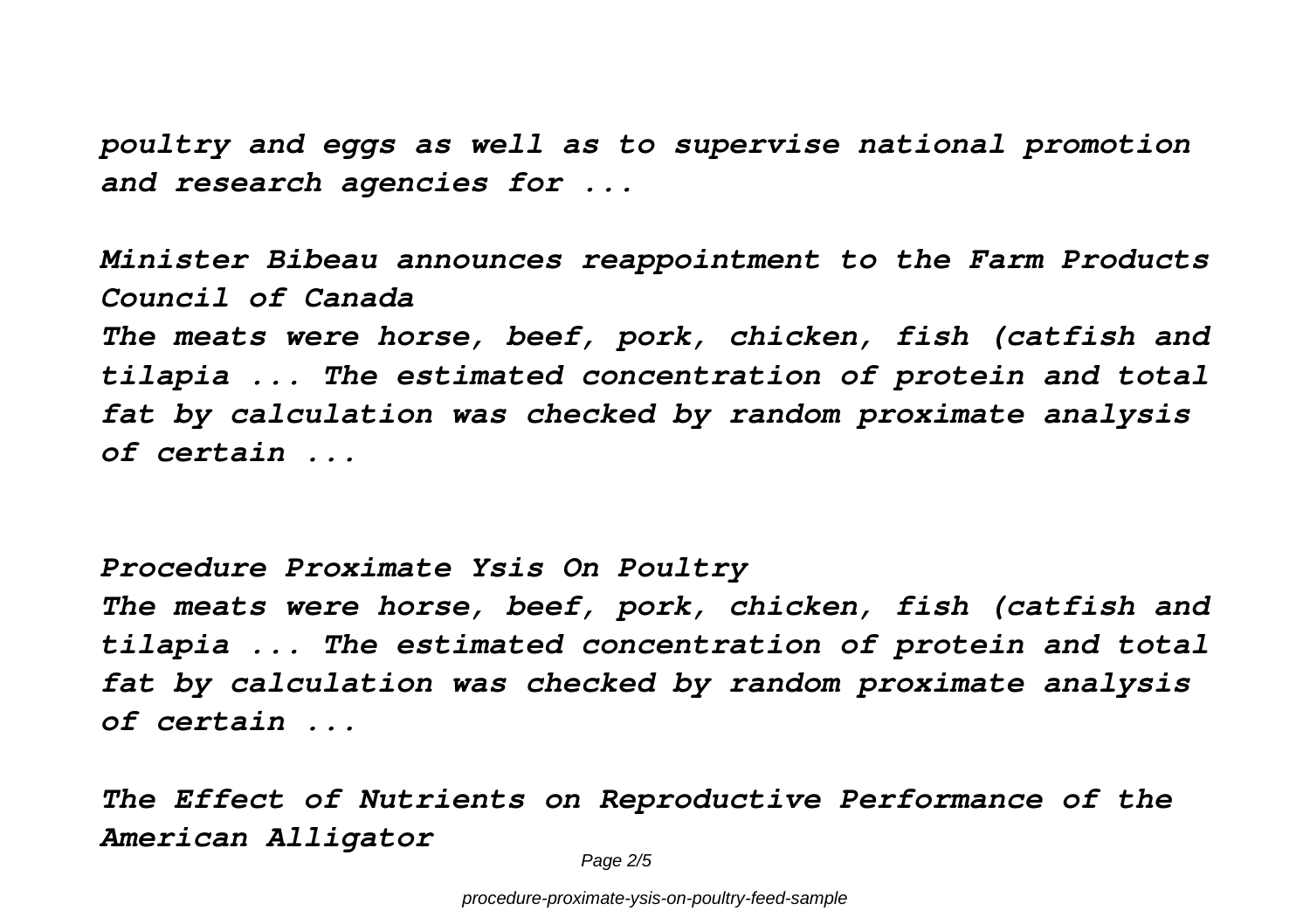*In May 1935, the court destroyed FDR's plan for industrial recovery when, in a unanimous decision involving a kosher poultry business ... could not have been the proximate cause.*

*When Franklin Roosevelt Clashed With the Supreme Court—and Lost*

*The Farm Products Council of Canada's specific role is to provide oversight of the national supply agencies for poultry and eggs as well as to supervise national promotion and research agencies for ...*

*Minister Bibeau announces reappointment to the Farm Products Council of Canada The meats were horse, beef, pork, chicken, fish (catfish and tilapia ... The estimated concentration of protein and total fat by calculation was checked by random proximate analysis of certain ...*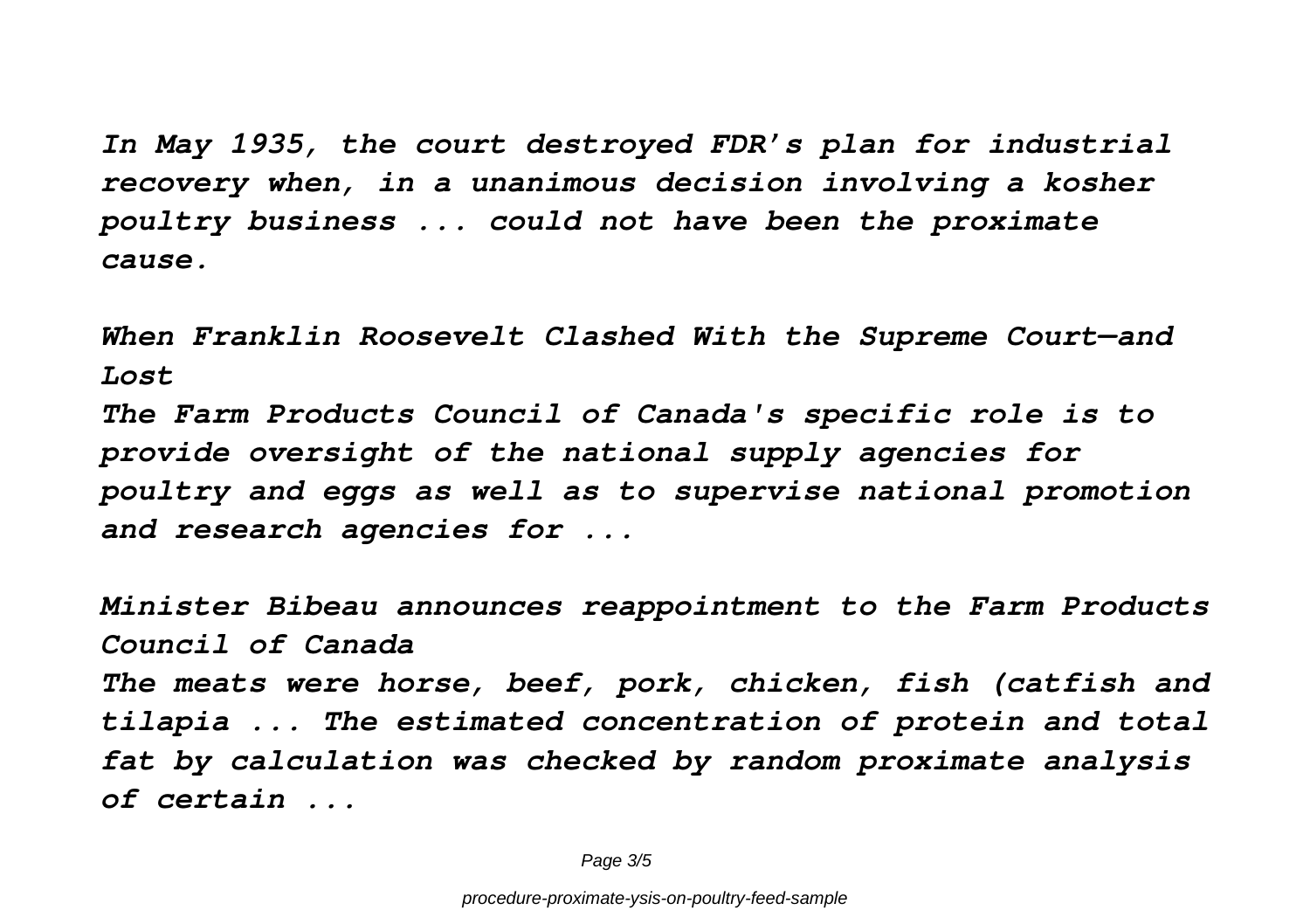The Farm Products Council of Canada's specific role is to provide oversight of the national supply agencies for poultry and eggs as well as to supervise national promotion and research agencies for ...

The Effect of Nutrients on Reproductive Performance of the American Alligator

## **Procedure Proximate Ysis On Poultry**

*In May 1935, the court destroyed FDR's plan for industrial recovery when, in a unanimous decision involving a kosher poultry business ... could not have been the proximate cause.*

**The meats were horse, beef, pork, chicken, fish (catfish and tilapia ... The estimated concentration of protein and total fat by calculation was checked by random proximate analysis of certain ...**

## **Minister Bibeau announces reappointment to the Farm Products Council of Canada**

Page  $4/5$